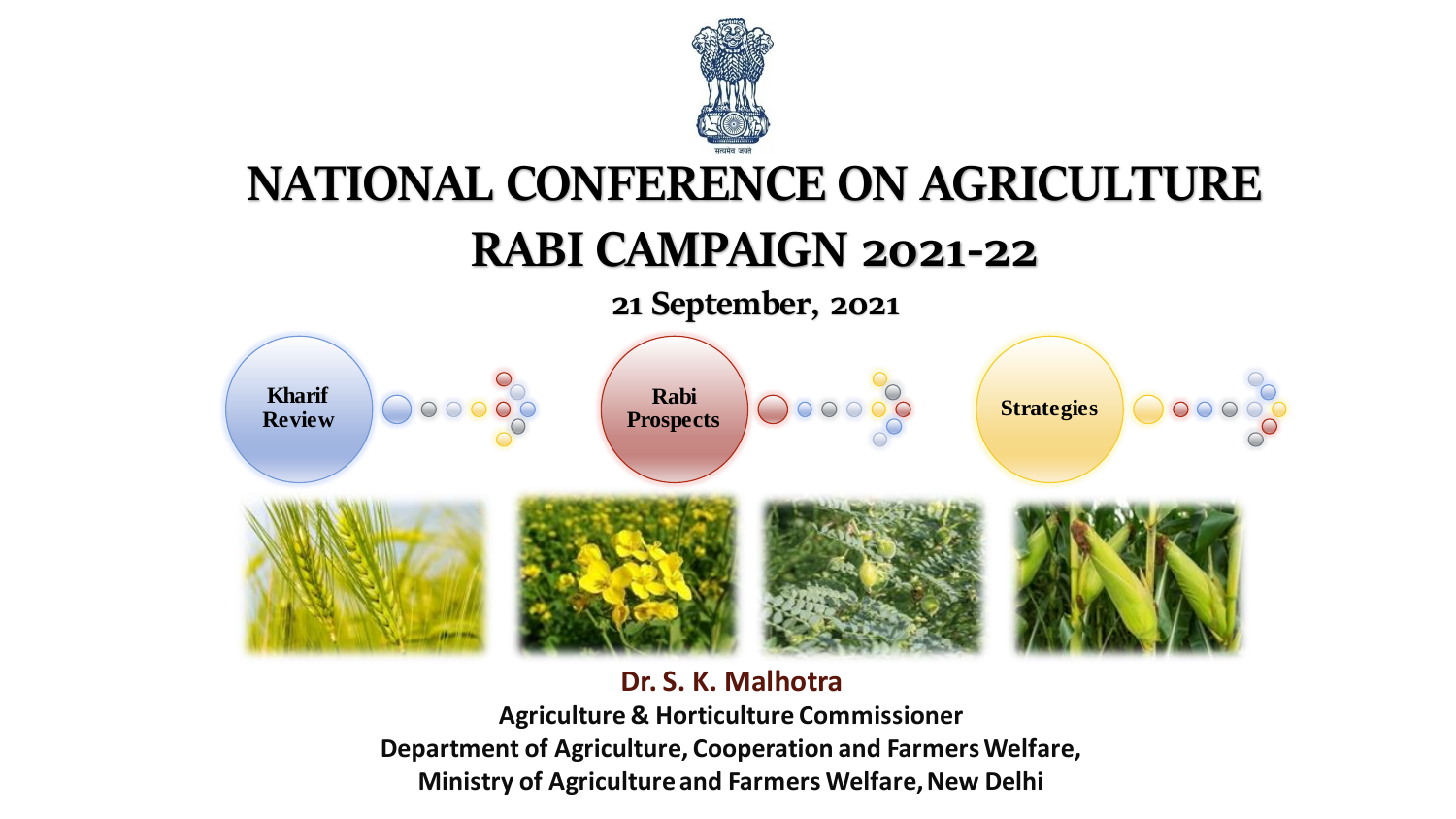#### **AREA AND PRODUCTION OF CROPS IN 2020-21 (4th estm)**

| <b>Crop</b>                           | <b>Area (Million Hectare)</b> |                |              | <b>Production (Million Tonnes)</b> |        |              |
|---------------------------------------|-------------------------------|----------------|--------------|------------------------------------|--------|--------------|
|                                       | <b>Kharif</b>                 | Rabi           | <b>Total</b> | <b>Kharif</b>                      | Rabi   | <b>Total</b> |
| <b>Rice</b>                           | 40.01                         | 5.06           | 45.07        | 104.41                             | 17.86  | 122.27       |
| <b>Wheat</b>                          |                               | 31.61          | 31.61        |                                    | 109.52 | 109.52       |
| <b>Jowar</b>                          | 1.53                          | 2.71           | 4.24         | 1.85                               | 2.94   | 4.78         |
| Bajra                                 | 7.57                          |                | 7.57         | 10.86                              |        | 10.86        |
| <b>Maize</b>                          | 7.81                          | 2.05           | 9.86         | 21.44                              | 10.07  | 31.51        |
| Ragi                                  | 1.15                          | $\overline{a}$ | 1.15         | 1.96                               |        | 1.96         |
| <b>Small Millets</b>                  | 0.41                          |                | 0.41         | 0.35                               |        | 0.35         |
| <b>Barley</b>                         |                               | 0.60           | 0.60         | $\blacksquare$                     | 1.67   | 1.67         |
| <b>Total Coarse</b><br><b>Cereals</b> | 18.47                         | 5.36           | 23.83        | 36.46                              | 14.68  | 51.15        |
| <b>Total Pulses</b>                   | 13.58                         | 15.26          | 28.83        | 8.69                               | 17.02  | 25.72        |
| <b>Total Food</b><br>grains           | 72.06                         | 57.29          | 129.34       | 149.56                             | 159.08 | 308.65       |
| <b>Total Nine</b><br><b>Oilseeds</b>  | 20.88                         | 7.91           | 28.79        | 24.03                              | 12.07  | 36.10        |

**\* As per 4th Advance Estimate 2020-21.**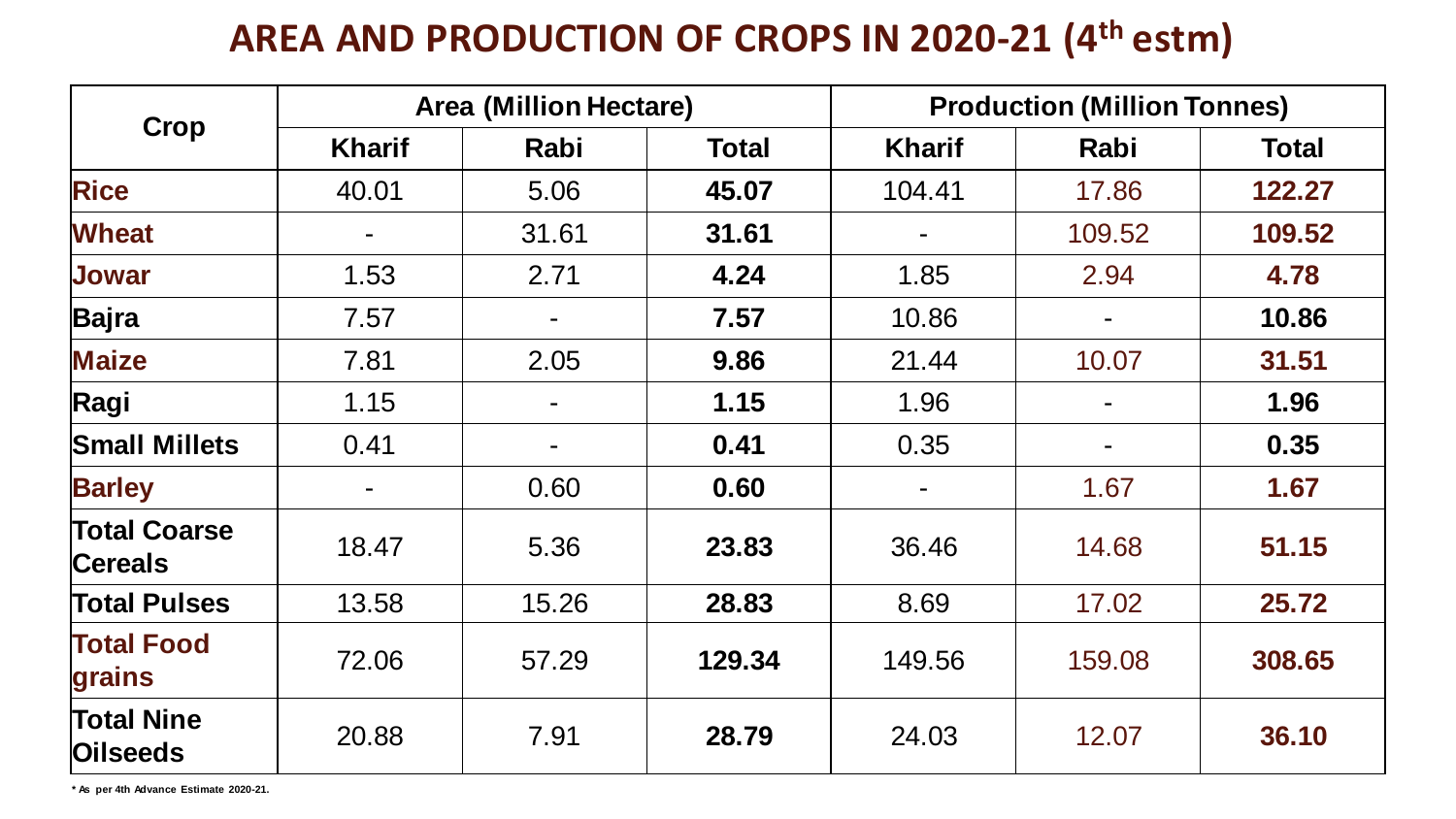# **RAINFALL IN KHARIF 2021**

### **South West Monsoon:**

• **Rainfall (1 st June – 20 th Sep) :**

| Actual:        | 802.5 mm |
|----------------|----------|
| <b>Normal:</b> | 834.0 mm |
| Departure :    | $-4\%$   |



• **Sowing coverage exceeded (103%) of the normal coverage**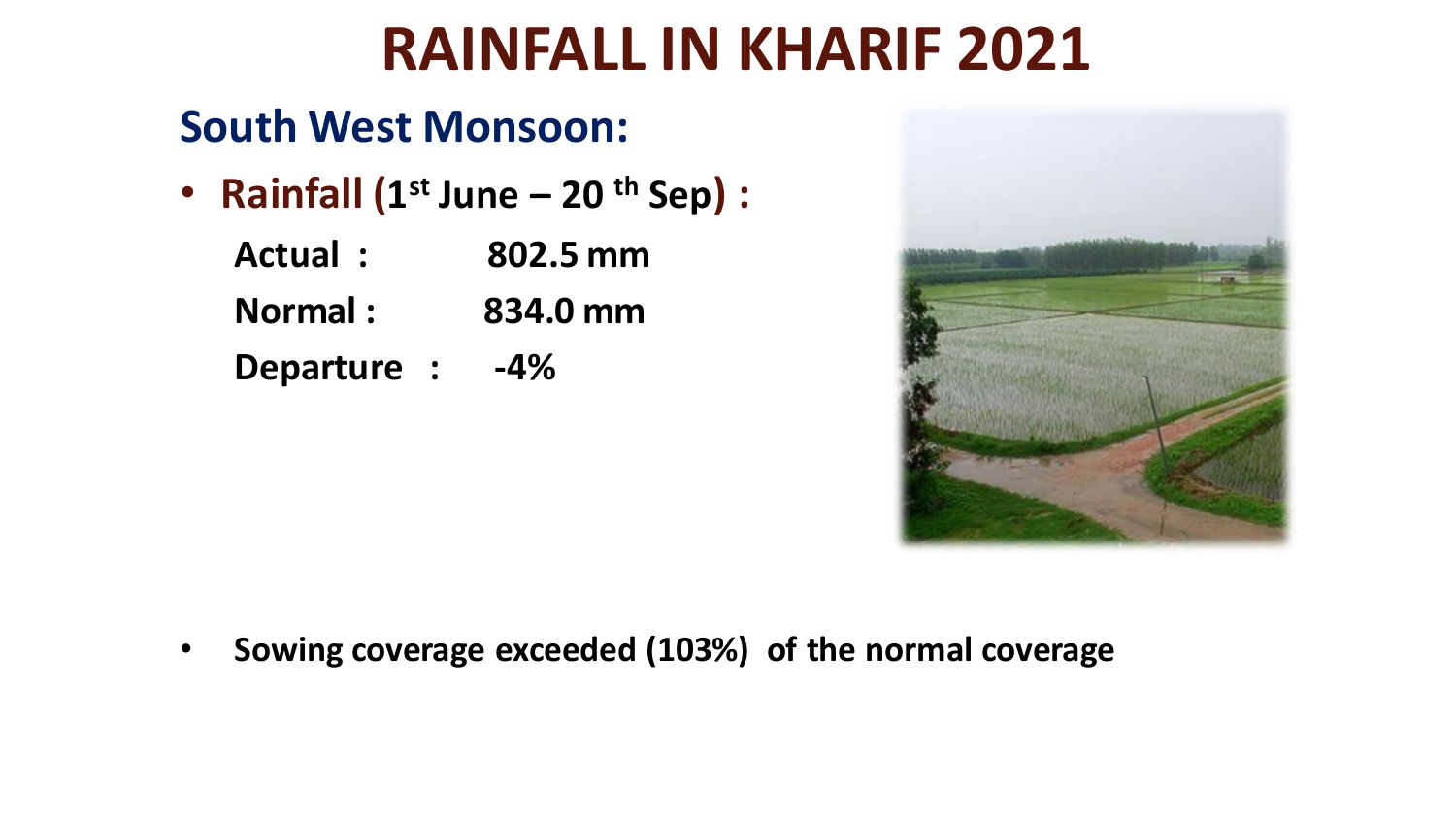### **AREA COVERAGE (Lakh Ha): KHARIF on 17.09.2021**

|                         |                                      |                    |                        | <b>Area Sown</b> |         | $Increase(+) / Decrease(-) over$ |         |
|-------------------------|--------------------------------------|--------------------|------------------------|------------------|---------|----------------------------------|---------|
| S.                      |                                      | <b>Normal Area</b> | *Normal of             |                  |         | Normal of                        |         |
| No.                     |                                      | (DES)              | Corresponding <br>week | 2021             | 2020    | <b>Corresponding</b>             | 2020    |
|                         |                                      |                    |                        |                  |         | week                             |         |
| $\mathbf 1$             | <b>Rice</b>                          | 395.65             | 386.93                 | 414.18           | 413.34  | 27.25                            | 0.84    |
| $\overline{2}$          | <b>Pulses</b>                        | 135.29             | 137.38                 | 140.72           | 137.89  | 3.34                             | 2.83    |
| a                       | Arhar                                | 45.64              | 47.51                  | 50.02            | 48.18   | 2.51                             | 1.85    |
| $\mathbf b$             | Urdbean                              | 37.28              | 39.08                  | 39.43            | 38.65   | 0.35                             | 0.78    |
| $\mathbf{c}$            | Moongbean                            | 33.48              | 33.34                  | 35.25            | 35.38   | 1.91                             | $-0.13$ |
| $\mathbf d$             | Kulthi                               | 2.20               | 0.67                   | 0.57             | 0.56    | $-0.11$                          | 0.01    |
| $\mathbf{e}$            | Other pulses                         | 16.70              | 16.77                  | 15.45            | 15.12   | $-1.32$                          | 0.33    |
| $\overline{\mathbf{3}}$ | Coarse -cum-<br><b>Nutri cereals</b> | 183.57             | 178.75                 | 174.70           | 178.83  | $-4.05$                          | $-4.13$ |
| a                       | Jowar                                | 19.52              | 17.33                  | 14.65            | 15.13   | $-2.67$                          | $-0.48$ |
| $\mathbf b$             | Bajra                                | 73.43              | 67.69                  | 63.40            | 68.67   | $-4.29$                          | $-5.27$ |
| $\mathbf c$             | Ragi                                 | 10.49              | 9.27                   | 10.35            | 10.10   | 1.09                             | 0.25    |
| $\mathbf d$             | Small millets                        | 5.46               | 4.78                   | 4.77             | 4.69    | $-0.01$                          | 0.08    |
| ${\rm e}$               | Maize                                | 74.68              | 79.69                  | 81.52            | 80.24   | 1.83                             | 1.29    |
| $\overline{\mathbf{4}}$ | <b>Oilseeds</b>                      | 180.03             | 182.95                 | 193.95           | 196.45  | 10.99                            | $-2.50$ |
| a                       | Groundnut                            | 41.70              | 43.67                  | 49.14            | 50.98   | 5.47                             | $-1.83$ |
| $\mathbf b$             | Soybean                              | 112.88             | 113.55                 | 121.77           | 121.20  | 8.22                             | 0.56    |
| $\mathbf{c}$            | Sunflower                            | 1.42               | 1.26                   | 1.51             | 1.23    | 0.26                             | 0.29    |
| $\mathbf d$             | Sesamum                              | 13.13              | 14.34                  | 13.31            | 13.99   | $-1.03$                          | $-0.69$ |
| ${\bf e}$               | Niger                                | 1.95               | 1.79                   | 1.13             | 1.57    | $-0.66$                          | $-0.44$ |
| $\mathbf{f}$            | Castor                               | 8.95               | 8.32                   | 6.96             | 7.34    | $-1.36$                          | $-0.38$ |
| g                       | Other Oilseeds                       | $0.00\,$           | 0.03                   | 0.13             | 0.14    | 0.10                             | $-0.01$ |
| 5                       | <b>Sugarcane</b>                     | 47.53              | 51.65                  | 54.97            | 54.08   | 3.32                             | 0.89    |
| 6                       | Jute & Mesta                         | 7.35               | 7.03                   | 7.01             | 6.94    | $-0.01$                          | 0.07    |
| $\overline{7}$          | <b>Cotton</b>                        | 123.59             | 119.79                 | 119.66           | 126.97  | $-0.13$                          | $-7.31$ |
|                         | <b>Total</b>                         | 1073.02            | 1064.48                | 1105.19          | 1114.50 | 40.71                            | $-9.30$ |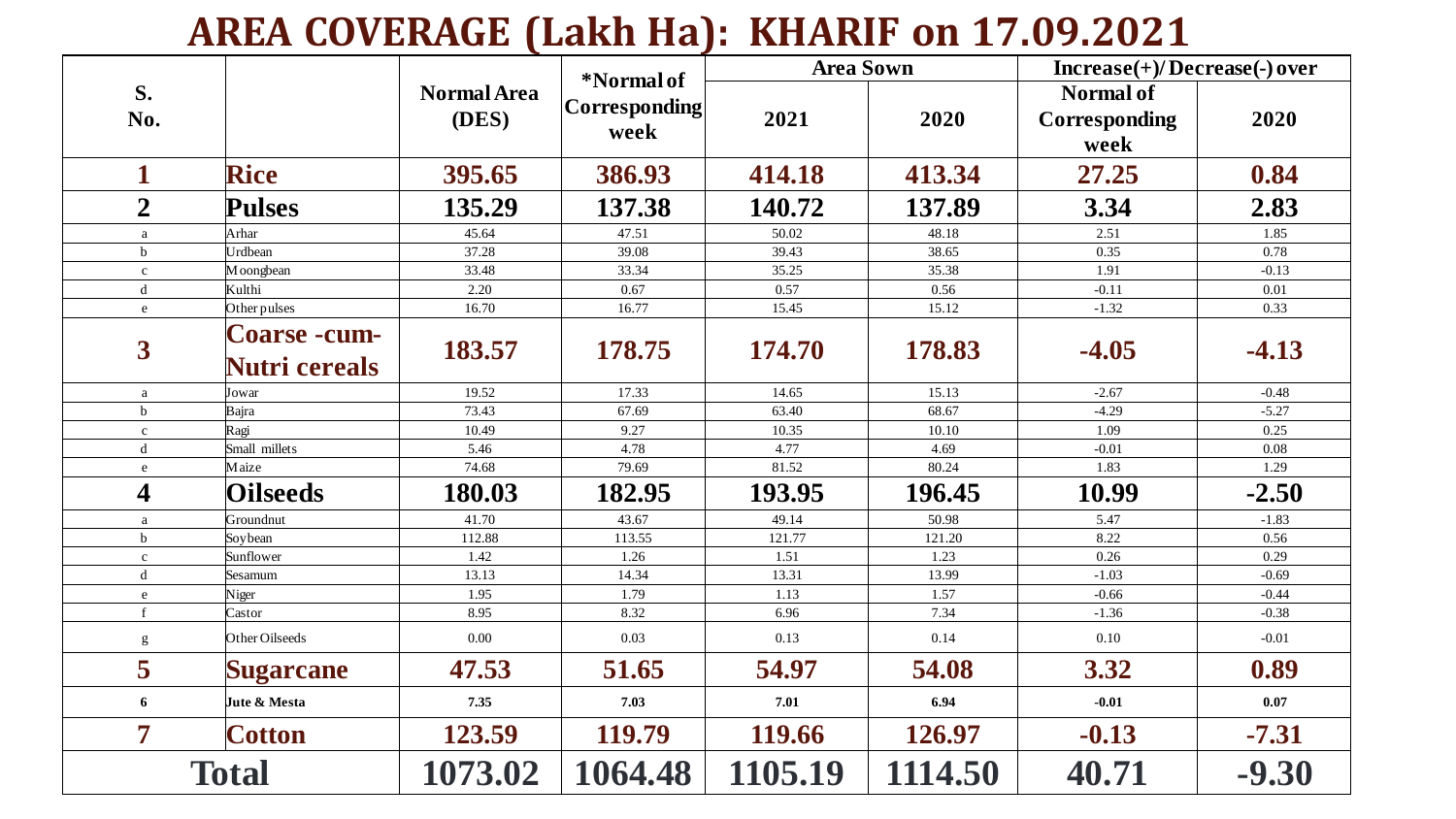# **INITIATIVES FOR PULSES AND OILSEEDS**

- **Focus on Breeder Seed production - ICAR / SAUs**
- **Seed hubs: Pulses(150), Oilseeds(35), Nutri-cereals(25): Offseason seed production of soybean**
- **Certified seed production of pulses 2 lakh quintal (2020-21) under NFSM**
- **Minikit of new varieties 2.06 lakh for lentil for rabi 2021-22, 8.67 lakh (Mustard, groundnut, linseed, safflower)**
- **Cluster FLDs on pulses and oilseeds - KVKs Geotagging**
- **Alternate crop plan in WB: Pulses & Oilseeds**
- **Targeting Rice Fallow Area(TFRA): Pulses (6.25 l ha), Oilseeds (2.32 l ha) total 8.57 lak ha)**
- **Oil Palm: Additional area 50,000 ha – 2021-22 (AP. CHG, Gj, KNt, Od, TN, Tel, Kerala, NER-10000 ha)**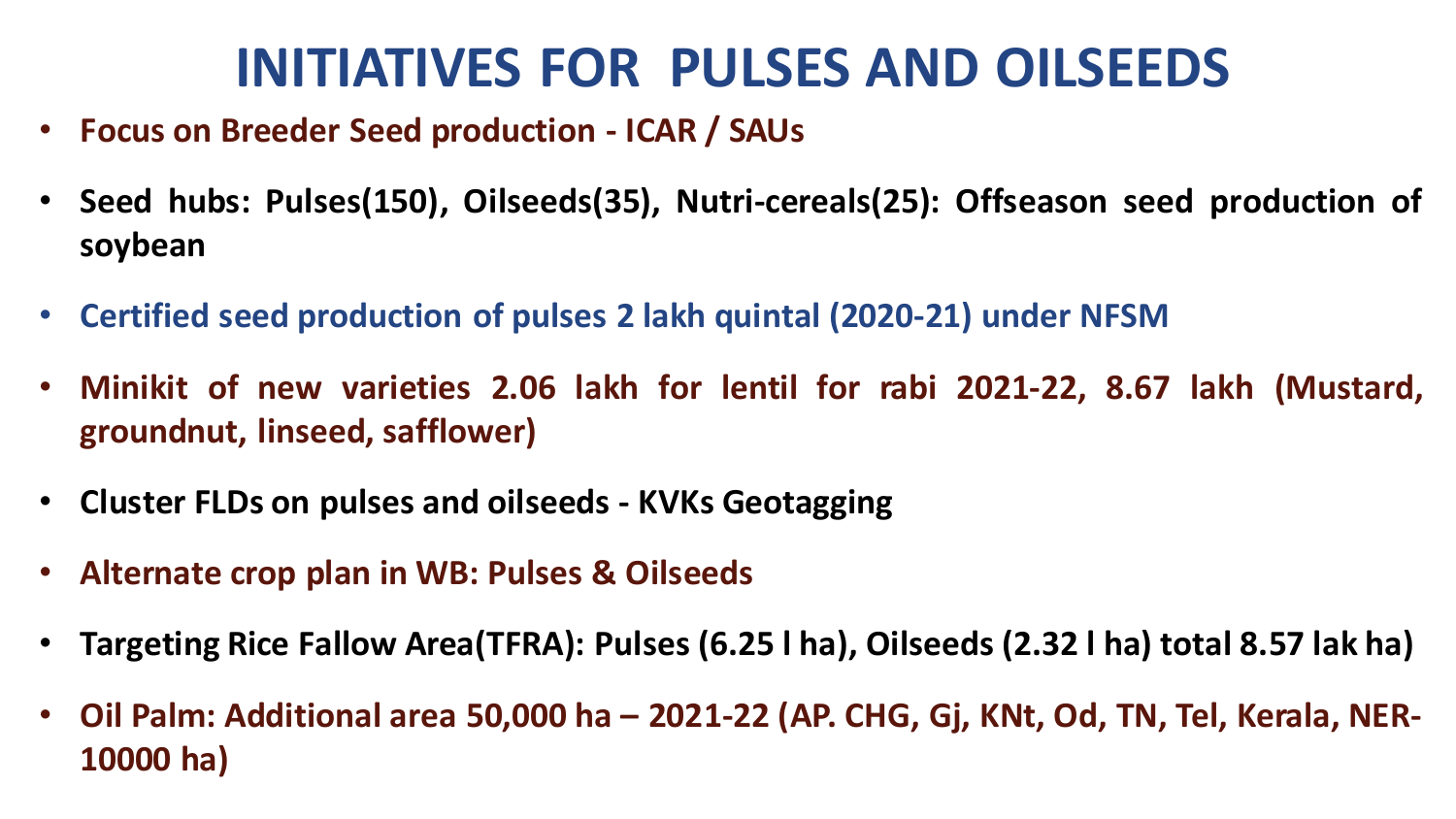# **CROP PRODUCTION TARGETS 2021-22**

| <b>Crops</b>            | 2021-22 (Targets million tonnes)                                                                                                                  |        |        |  |  |
|-------------------------|---------------------------------------------------------------------------------------------------------------------------------------------------|--------|--------|--|--|
|                         | <b>Kharif</b>                                                                                                                                     | Rabi   | Total  |  |  |
| <b>Rice</b>             | 104.30                                                                                                                                            | 16.80  | 121.10 |  |  |
| <b>Wheat</b>            |                                                                                                                                                   | 110.00 | 110.00 |  |  |
| <b>Maize</b>            | 22.10                                                                                                                                             | 8.80   | 30.90  |  |  |
| Nutri / Coarse cereals  | 37.31                                                                                                                                             | 13.90  | 51.21  |  |  |
| Gram                    | $\hskip1.6pt\hskip1.6pt\hskip1.6pt\hskip1.6pt\hskip1.6pt\hskip1.6pt\hskip1.6pt\hskip1.6pt\hskip1.6pt\hskip1.6pt\hskip1.6pt\hskip1.6pt\hskip1.6pt$ | 10.66  | 10.66  |  |  |
| <b>Total Pulses</b>     | 9.82                                                                                                                                              | 15.18  | 25.00  |  |  |
| <b>Total Foodgrains</b> | 151.43                                                                                                                                            | 155.88 | 307.33 |  |  |
| <b>Total Oilseeds</b>   | 26.00                                                                                                                                             | 12.40  | 38.40  |  |  |
| Groundnut               | 8.15                                                                                                                                              | 1.74   | 9.88   |  |  |
| <b>Rapeseed Mustard</b> | $\blacksquare$                                                                                                                                    | 10.2   | 10.2   |  |  |
| Sugarcane               | 397.00                                                                                                                                            |        | 397.00 |  |  |
| Cotton (170 kg /bale)   | 37.00                                                                                                                                             |        | 37.00  |  |  |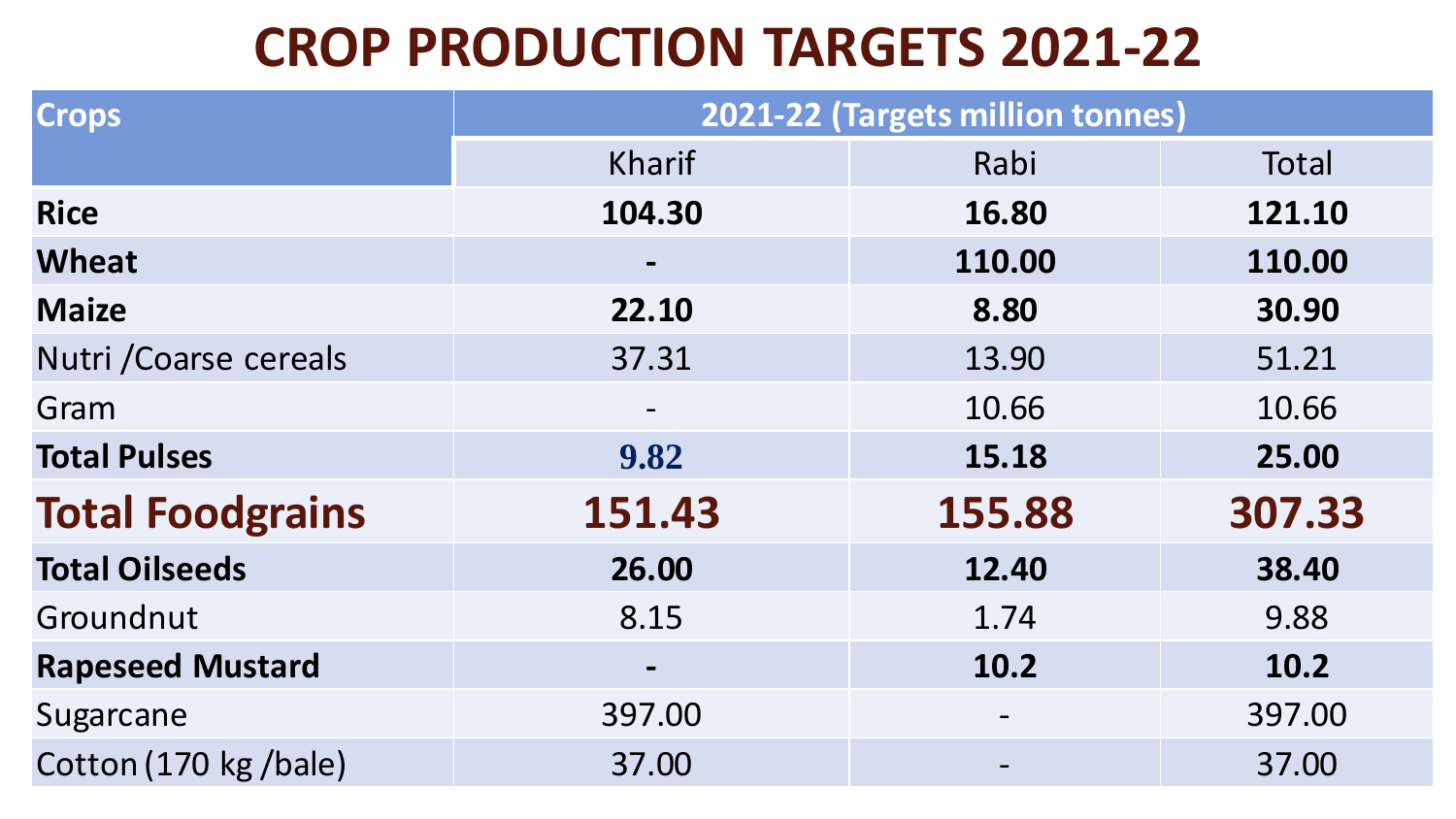## **REGION WISE PERCENT LIVE STORAGE OF WATER IN MAJOR RESERVOIRS (2021 & 2020) on 16.9.21**

| <b>Region</b>            | 2021(%)         | 2020(%)      |                                                                          |
|--------------------------|-----------------|--------------|--------------------------------------------------------------------------|
| Northern Region          | 58              | 78           |                                                                          |
| Eastern Region           | 68              | 75           |                                                                          |
| <b>Western Region</b>    | 72              | 94           |                                                                          |
| <b>Central Region</b>    | 69              | 87           |                                                                          |
| Southern Region          | 87              | 85           |                                                                          |
| All India                | 74              | 85           |                                                                          |
| 10 Years Average         | 127.45 BCM      |              |                                                                          |
| Live Storage (in<br>BCM) | 127.05<br>(74%) | 146.97 (85%) | <b>Total live storage capacity Full</b><br>Reservoir Level= 171.96 (BCM) |

#### **Total reservoirs: 130**

- **102** reservoirs : > 80% capacity of normal storage.
- **28** reservoirs : < 80% capacity of normal storage.
- (+) **23%** change from 10 years Avg.

• Source: CWC GoI. As on 16.09.2021.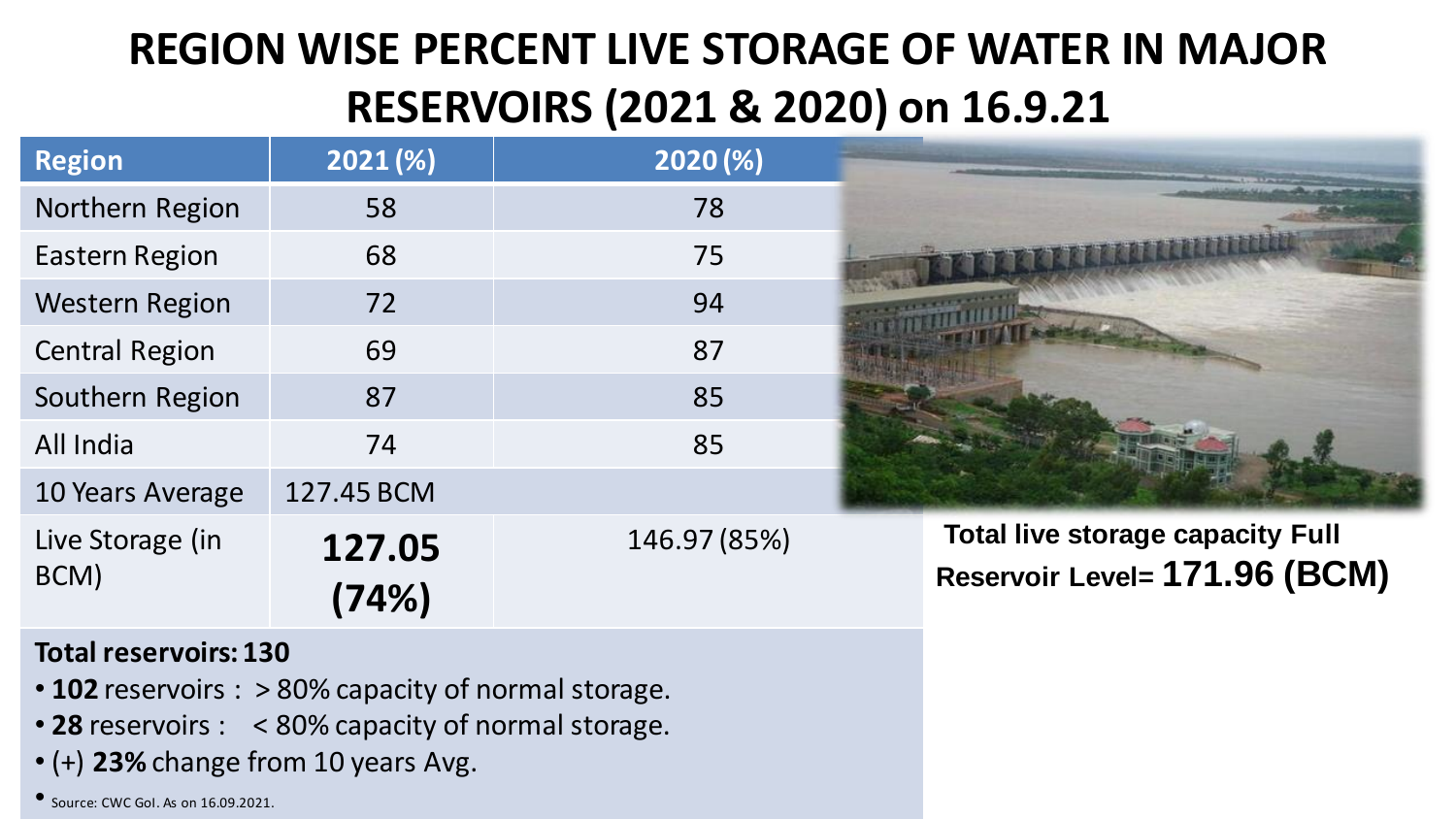# **REQUIREMENT & AVAILABILITY OF SEEDS (Rabi 2021-22)**

| <b>Crop</b>               | <b>Requirement</b><br>(lakh quintal) | <b>Availability</b><br>(lakh quintal) | Deficit/<br><b>Surplus</b> |
|---------------------------|--------------------------------------|---------------------------------------|----------------------------|
| Wheat                     | 140.89                               | 152.01                                | $(+)11.12$                 |
| Sorghum (Rabi)            | 1.00                                 | 1.07                                  | $(+)0.07$                  |
| Chickpea                  | 20.99                                | 23.71                                 | $(+)2.72$                  |
| <b>Black gram</b>         | 1.10                                 | 1.27                                  | $(+)0.17$                  |
| Green gram                | 0.60                                 | 0.97                                  | $(+)0.37$                  |
| Lentil                    | 1.61                                 | 1.77                                  | $(+)0.16$                  |
| <b>Rapeseed - Mustard</b> | 2.51                                 | 2.67                                  | $(+)0.16$                  |
| Source: (Tentative)       |                                      |                                       |                            |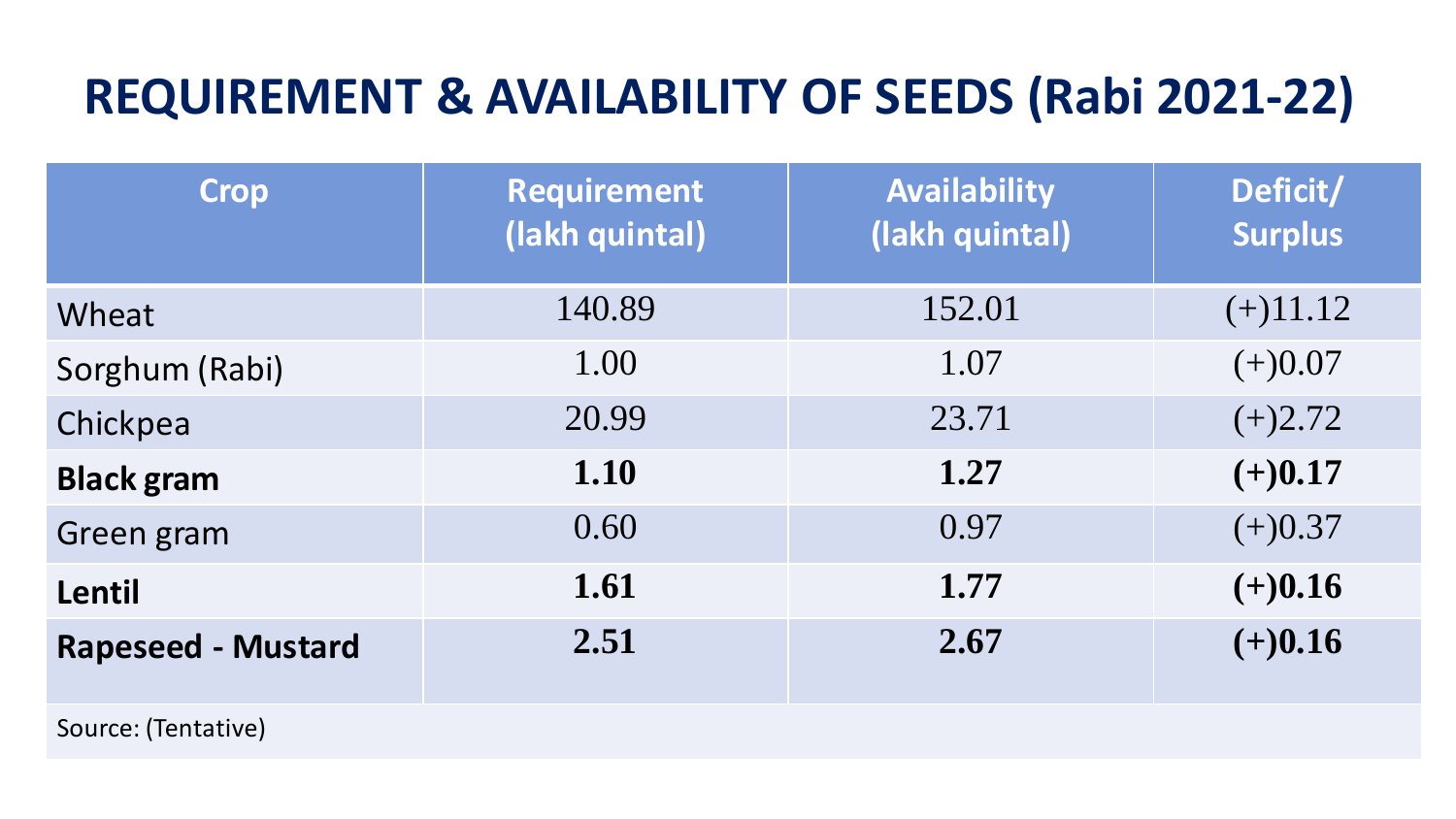### **REQUIREMENT AND CONSUMPTION OF FERTILIZERS**

| <b>Fertilizers</b> | <b>Rabi 2020-21</b>                         | <b>Rabi 2021-22</b>                  |                                                        |
|--------------------|---------------------------------------------|--------------------------------------|--------------------------------------------------------|
|                    | <b>Assessed Requirement</b><br>(lakh tonne) | Total<br>Consumption<br>(lakh tonne) | Assessed<br>Requirement<br>(lakh tonne)<br>(Tentative) |
| Urea               | 190.60                                      | 172.60                               | 181.65                                                 |
| <b>DAP</b>         | 56.15                                       | 65.15                                | 58.71                                                  |
| <b>MOP</b>         | 15.29                                       | 18.11                                | 16.86                                                  |
| NPK (Complex)      | 55.05                                       | 60.82                                | 60.86                                                  |
| <b>SSP</b>         | 25.03                                       | 20.71                                | 30.12                                                  |
| Sources:           | INM & FMS, DAC, GOI                         |                                      |                                                        |

Source: INM & FMS, DAC, GOI

• **Use of biofertlizers can help in reducing use of chemical fertilizers to 20-25%**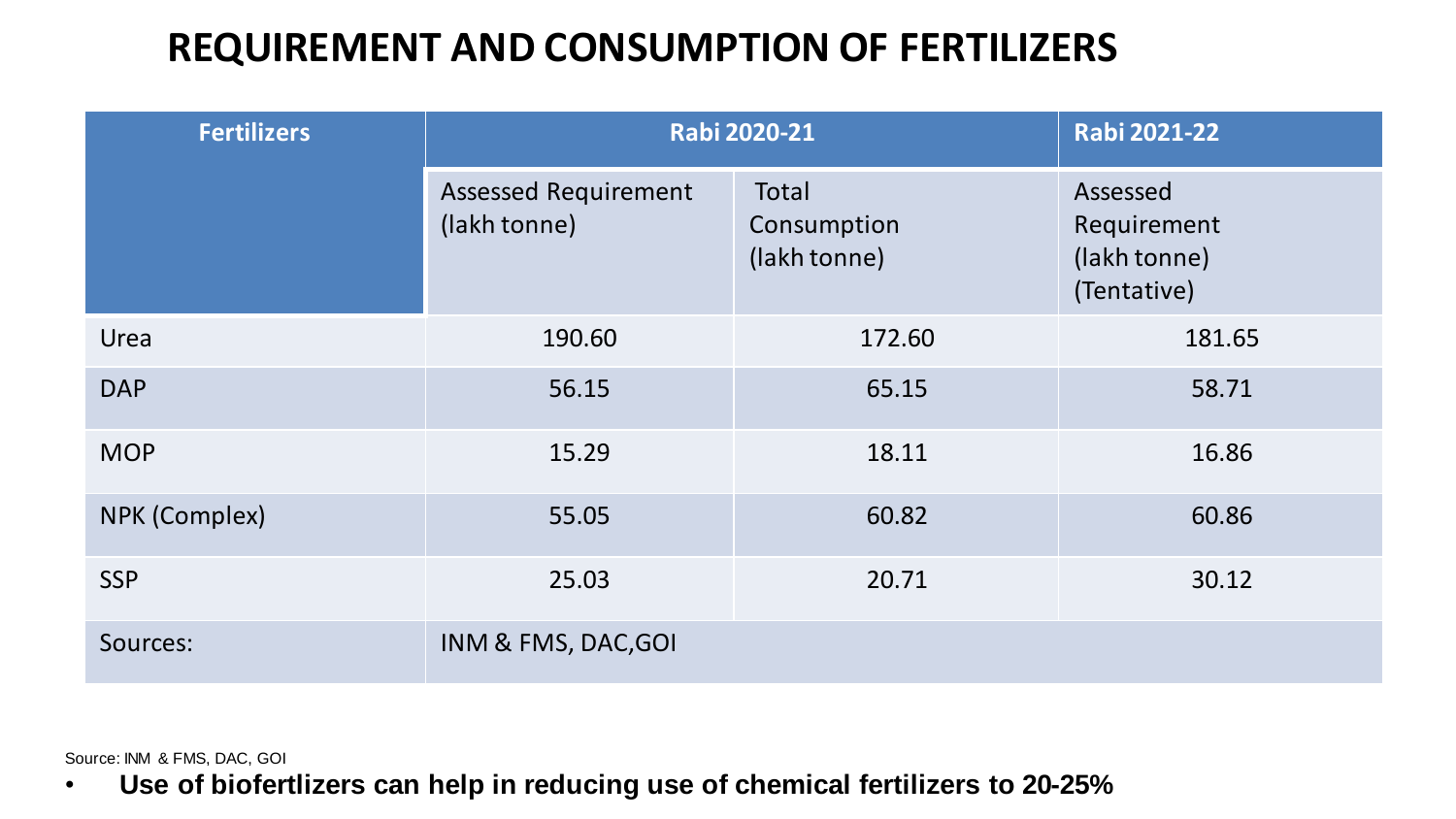### **Rabi 2020-21: PREPAREDNESS**

▪ **Focus on Rapeseed & Mustard, Sunflower, Oil palm**

#### ▪ **Timely arrangement of inputs**

- Seeds, fertilizers, micronutrients, nutrients, plant protection, machinery.
- Coordination meeting with line departments (credit, power, irrigation)
- Preparation for timely crop insurance cover
- Weekly video conferencing for reviewing crop situation, input availability and follow up

#### ▪ **Mobilizing extension staff for field deployment**

- Convergence with ATMA and other centally schemes
- Motivating farmers, capacity building: DD Kisan, mela, goshthi, training

#### **Implementation & monitoring**

- Close monitoring of flow of funds to ensure timely reach
- Technical backstopping for cluster demonstration, capacitybuilding
- Effective monitoring and feed back. Participation in CROP WEATHER WATCH MEETING
- **Effective implementation of scheme:** PMKSY, PMKY, PMFBY, RKVY, E NAM, Submission on Mechanization, Seeds, NMSA, MIDH, NFSM, NFSM-OS, Oilpalm